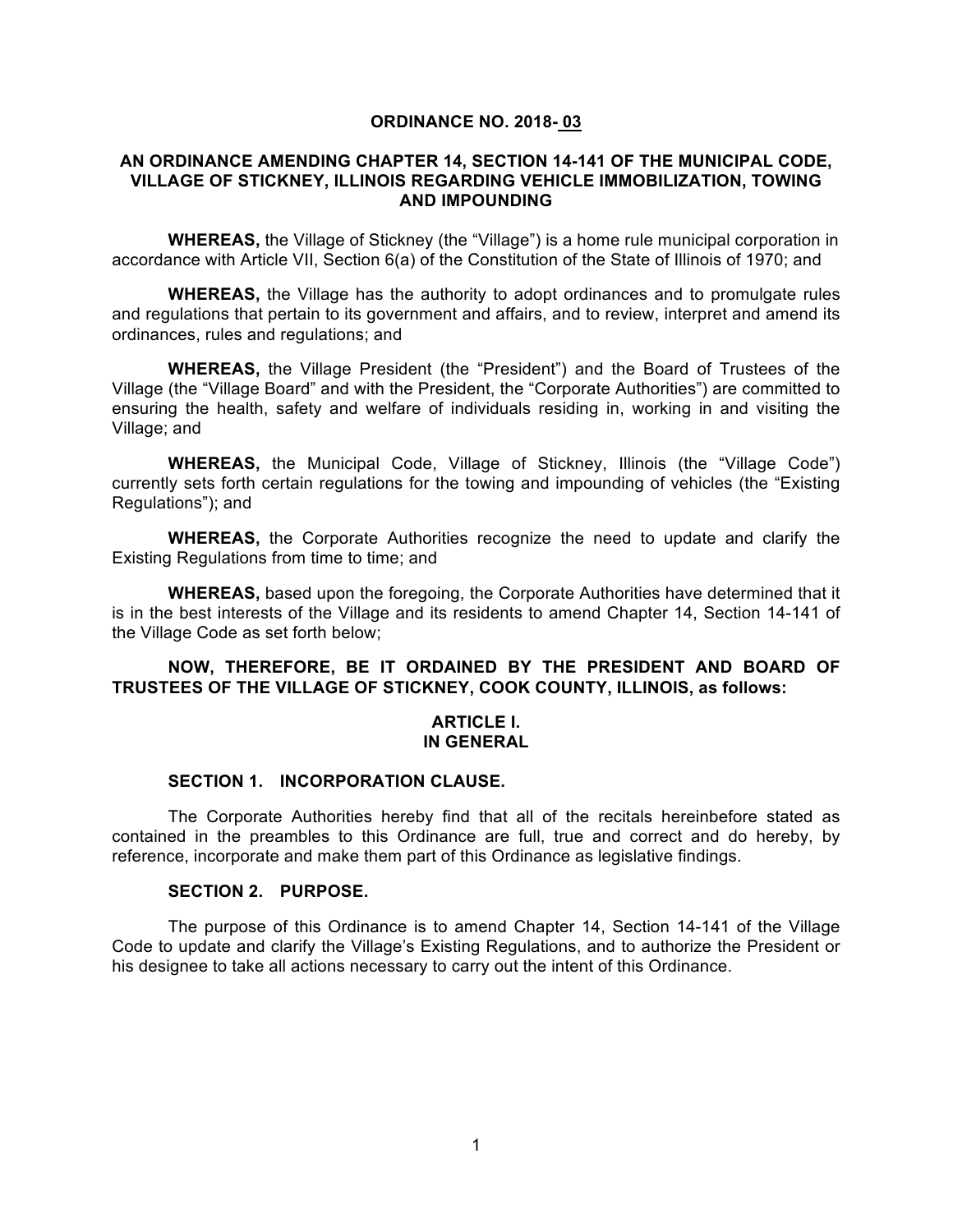## **ARTICLE II. AMENDMENT OF CHAPTER 14, SECTION 14-141 OF THE MUNICIPAL CODE, VILLAGE OF STICKNEY, ILLINOIS**

## **SECTION 3.0 AMENDMENT OF CHAPTER 14, SECTION 14-141.**

That the Village Code is hereby amended, notwithstanding any provision, ordinance, resolution or Village Code section to the contrary, by amending Chapter 14, Section 14-141 as follows:

## **Sec. 14-141. - Removal of illegally parked vehicles.**

(a) In addition to Chapter 14, Division 9, the police department and all members thereof assigned to traffic duty are hereby authorized to remove and tow away or have removed and towed away by commercial towing service, any car or other vehicle illegally parked in any place where such parked vehicle creates or constitutes a traffic hazard, blocks the use of a fire hydrant or obstructs or may obstruct the movement of any emergency vehicle; or any other illegally parked vehicle which is parked in any public street or any other public place.

(b) Cars so towed away shall be stored on village property or in a public garage or parking lot and shall be restored to the owner or operator thereof after payment of the expense incurred by the village in removing and storing such vehicles.

(c) In lieu of or in addition to other remedies provided for under these codified ordinances, the police department is hereby authorized to use immobilization equipment on any vehicle found to be in violation of any of the provisions of these codified ordinances.

(1) The use of such equipment is authorized for the purpose of reducing or eliminating costs of towing, impounding and inventorying such vehicles, reducing the additional time and expense concerning the issuance of tag-on citations and the processing of the same and deterring would-be "scofflaws" from consistent violations of these codified ordinances.

(2) No person shall injure, damage or otherwise destroy any immobilization equipment belonging to the police department and attached to any vehicle.

(3) Within 72 hours of the placement of any immobilization equipment, if the owner of the vehicle does not contact the police department and the equipment in still on the vehicle, the village and the police department are authorized to tow the vehicle at the owner's expense, including the following described expenses: The cost to remove the immobilization equipment shall be  $$150.00$  \$200.00, plus the cost of any outstanding citations and/or traffic or parking violations, towing charges and storage fees charged by the towing agent or the village, as applicable. A \$25.00\$50.00 per day storage fee for vehicles stored on village property.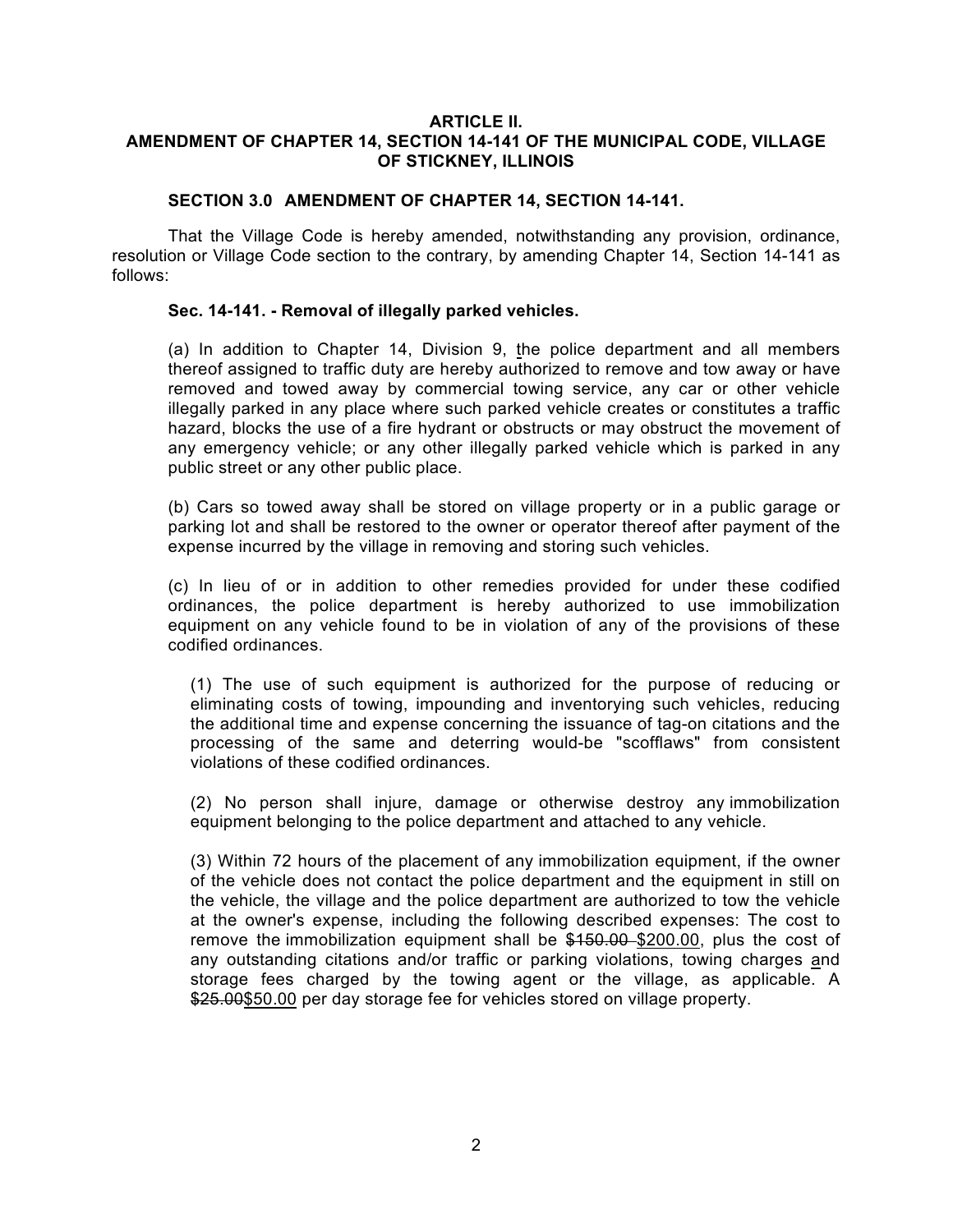### **SECTION 3.1. OTHER ACTIONS AUTHORIZED.**

The officers, employees and/or agents of the Village shall take all action necessary or reasonably required to carry out, give effect to and consummate the amendments contemplated by this Ordinance and shall take all action necessary in conformity therewith, including, but not limited to, the installation of any street or parking signs as contemplated herein. The officers, employees and/or agents of the Village are specifically authorized and directed to draft and disseminate any and all necessary forms or notices to be utilized in connection with the intent of this Ordinance.

## **ARTICLE III. HEADINGS, SAVINGS CLAUSES, PUBLICATION, EFFECTIVE DATE**

## **SECTION 4. HEADINGS.**

The headings of the articles, sections, paragraphs and subparagraphs of this Ordinance are inserted solely for the convenience of reference and form no substantive part of this Ordinance nor should they be used in any interpretation or construction of any substantive provision of this Ordinance.

### **SECTION 5. SEVERABILITY.**

The provisions of this Ordinance are hereby declared to be severable and should any provision of this Ordinance be determined to be in conflict with any law, statute or regulation by a court of competent jurisdiction, said provision shall be excluded and deemed inoperative, unenforceable and as though not provided for herein and all other provisions shall remain unaffected, unimpaired, valid and in full force and effect.

#### **SECTION 6. SUPERSEDER.**

All code provisions, ordinances, resolutions, rules and orders, or parts thereof, in conflict herewith are, to the extent of such conflict, hereby superseded.

#### **SECTION 7. PUBLICATION.**

A full, true and complete copy of this Ordinance shall be published in pamphlet form or in a newspaper published and of general circulation within the Village as provided by the Illinois Municipal Code, as amended.

#### **SECTION 8. EFFECTIVE DATE.**

This Ordinance shall be effective and in full force ten (10) days after its passage, approval and publication in accordance with Illinois law.